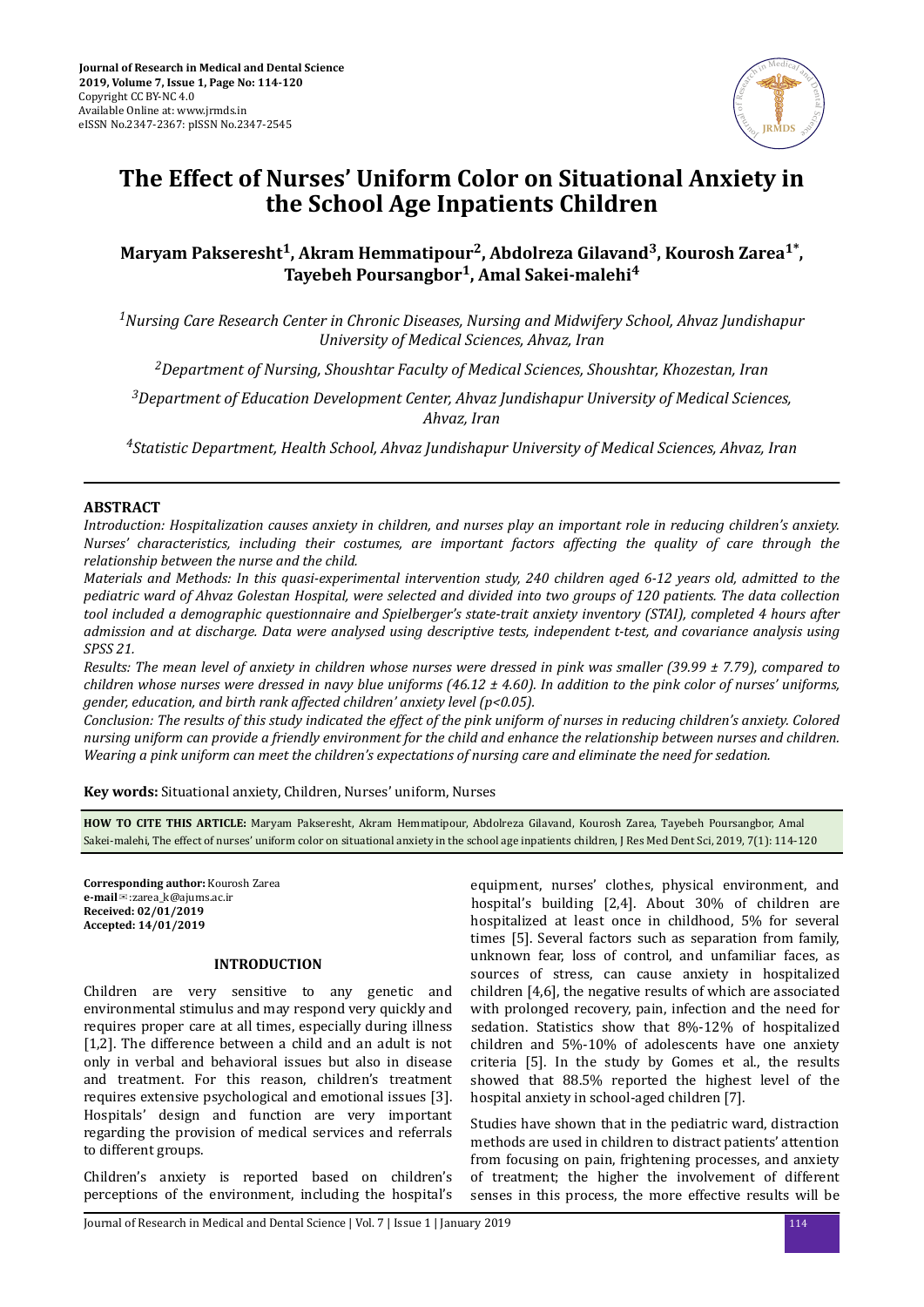obtained [8]. Nursing care is one of the important factors with a significant effect on the level of anxiety in children [9]. Children's expectations of nursing care are significant because high-quality care is related to the appearance and activities of pediatric nurses [9,10]. For this reason, in many developed countries, the design and construction of the hospital environment and clothes of nurses are based on the latest procedures to ensure patient's psychological comfort [11], which is very important for children and infants, as children should be treated and recover in such situations [4].

The nurse's uniform is the first means of therapeutic communication between the patient and the nurse and transmits different messages between them as a means of non-verbal communication. The color and design of a nurse's uniform, a non-verbal communication, can strengthen or change a positive or negative image in the minds of patients and their families toward nursing [12]. It can also increase the nurse's self-esteem and give patients comfort and security [13]. Therefore, choosing the color of nurses' uniform reduces children's stress and fear of diseases and treatment environments returns comfort to children [8]. Numerous studies have shown the effect of doctors' white uniform at the time of attending alongside the patient, compared to their own clothing, which confirmed the negative effect of "white" coat syndrome" or "white coat blood pressure" on patient's sense of trust [14,15].

Considering the fact that staying in a hospital is a concern for children, communicating with nurses dressed in happy colored uniforms can show nurses as less official and create a friendly environment for them [16,17]. Colors are energies transmitted through waves, and light receptors in the eye's retina convert this energy to sensing color by the brain [18].

Studies show that small children react to orange, and pink and orange are considered the most appropriate colors for children. Children express their sensitivity to color harmonization at the age of 8 year [19].

Color may affect the perception and reaction of individuals to the environment and directly improves the environmental quality of patients, staff, and families, and the extent of patients' recovery [20]. In this regard, the pink color is, in fact, the same color as red with a calming effect. Despite the fact that the calming effect of the pink color is established, researchers have found that this effect may only appear in the first experience. For example, when this color was used in the prison environment, it became even unpleasant after being accustomed to it [21]. In another study in England, the use of happy colors in dealing with patients reduced their hospitalization period to 1.5 days earlier and in the psychiatric and burning wards by 70%, compared with other environments. Several studies have often reported that the appropriate color of nurses' uniform would increase the efficiency and effectiveness of the staff performance and reduce their fatigue [18].

In this regard, the study by Roohafza et al. showed that children exposed to colored uniforms of the nurses had a lower level of anxiety than nurses wearing white uniforms [4]; similarly, the study by Festini et al. showed that uniforms with unconventional colors were preferred by hospitalized children and their parents, and colored uniforms improved parents' perception about confidence in nurses [22].

In another study, patterned uniforms were compared with blue uniforms, and the children used the word "good" for the patterned uniforms and "bad" for the blue uniforms [23]. In study on children's feeling towards colors by Boyatzis et al. [23], children responded positively to bright colors, including pink and blue [23]. In a study by Mobaraki et al. children chose nurses dressed in happy colors, like pink, more than blue [12].

Considering the interest of children to bright colors [24] and the fact that children are afraid of treatment environments, in which the personnel are dressed in specific and unchanging uniforms; and, also given the importance of this issue in our country, where pediatric nurses' uniform is navy blue, and has not changed, despite several studies on the color of nurses' uniform, this study aimed to determine the effect of nurses' uniform color on situational anxiety in children aged 6-12 years admitted to Ahvaz Golestan hospital.

# **MATERIALS AND METHODS**

This intervention and semi-experimental study aimed to investigate the effect of nurses' uniform color on situational anxiety in 240 school-aged children (6-12 years), admitted to the pediatric ward of Ahvaz Golestan hospital. Available sampling started in spring 2016 and continued for 1.5 years. The samples were divided into two groups of 120 subjects: case and controls, matched based on age and sex. The data collection tool consisted of two parts. The first part of the questionnaire included personal characteristics: age, sex, birth rank, hospitalization date, language, history of hospitalization, medication use, cause of admission, and mother's educational level. The second part was Spielberger's state-trait-anxiety scale (STAI), designed by Spielberger as a self-assessment tool, in two separate forms. This inventory has 40 items, which allow the respondent to express their emotions by a score of 1 (for no anxiety) to 4 (for high anxiety). In this study, only the 20 first questions, related to state trait-anxiety, were used. In recent years, this scale has been used most commonly for evaluation of anxiety in various researches inside the country and abroad [25].

The content validity method was used to determine the validity of the demographic questionnaire. By studying the scientific articles and opinion of the supervisors, the demographic questionnaire was designed and for confirming the validity, appropriateness, purposiveness of this part, ten faculty members of Nursing and Midwifery School reviewed it and their comments and suggestions were applied on the final version. Spielberger's test of state anxiety (current feelings) and trait anxiety (main feelings) is standard with acceptable reliability and validity [25].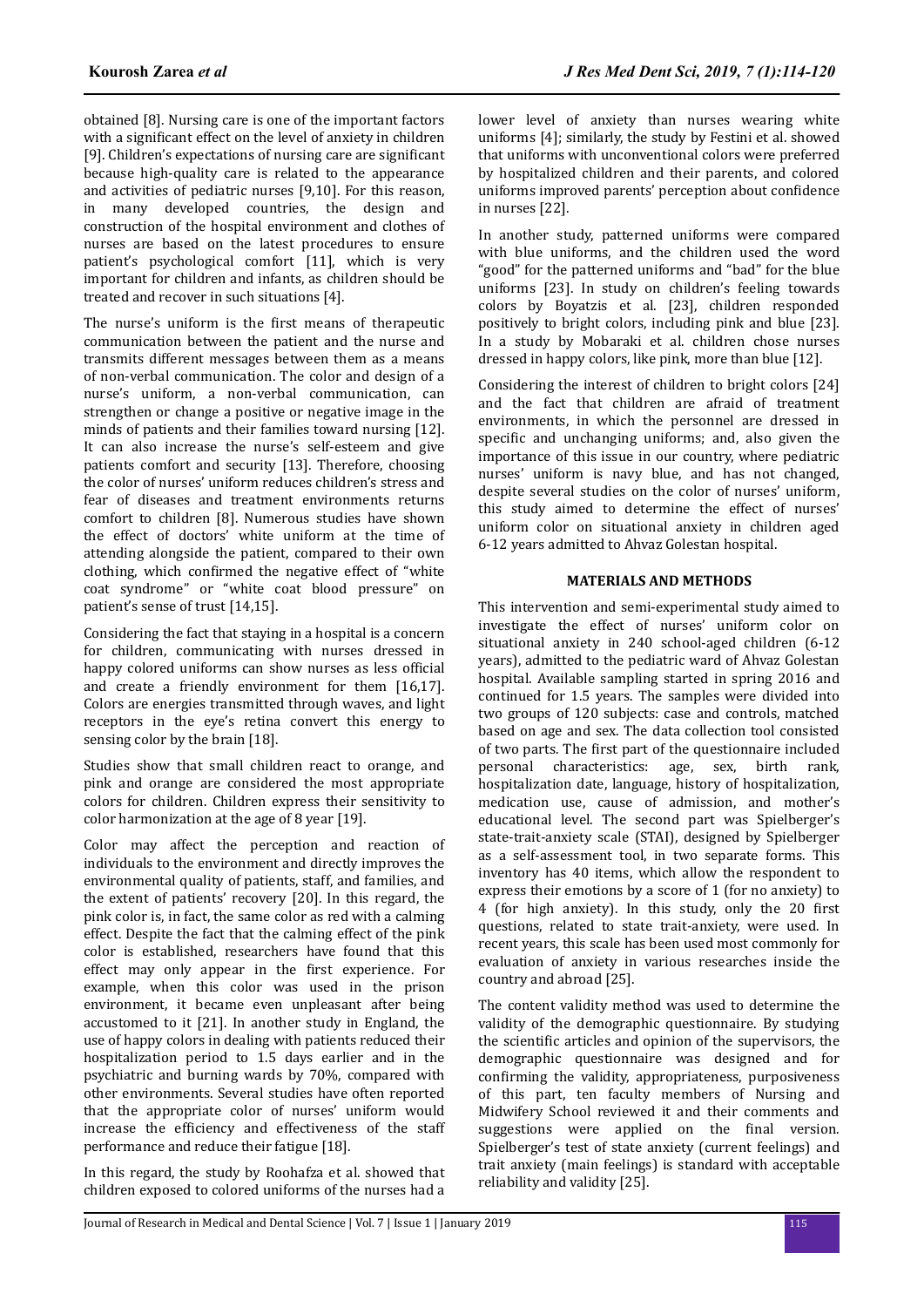Nabavi et al. calculated the reliability of state and trait anxiety based on alpha Cronbach's formula on 600 normal subjects at 0.9418 and 0.9025, respectively. Also, he used a concurrent criterion method to study validity and according to this study, in both state and trait anxiety scales, significant differences were found between the case and the control group (0.01 and 0.05, respectively), based on comparison of means [26].

The inclusion criteria for this study consisted of: being admitted to the pediatric ward for 3 to 5 days, an age of 6-12 years, the presence of parents, and no history of hospitalization due to physical and psychological problems, ability to communicate verbally in Persian.

Exclusion criteria consisted of: an incomplete questionnaire, severe emotional problems (crying or anger) during the interview, unstable hemodynamic signs, and use of anti-anxiety drugs. After patient selection, the researcher obtained permission from the authorities of Ahvaz University of Medical Sciences and the head of Golestan Hospital, coordinated with the supervisor and authorities of the pediatric ward; also according to the instruction of the Ethics Committee, the prepared uniforms (pink and patterned) for nurses were replaced.

At the beginning of the study, the researcher was present in the research environment and informed the nurses about the study goals and reason of replacement of the clothes.

The parents and children were also explained how to complete the questionnaire and that their participation in the study was optional and they could withdraw from the research at any time. The children were divided into two groups: case and controls. During hospitalization, the case group met only nurses with colored uniforms, while the control group was encountered by nurses wearing the routine navy blue uniforms. To do this, nurses changed clothes every two weeks and nurses would wear new uniforms (pink patterned) for two weeks and their usual uniforms (navy blue) for another two weeks, and this procedure continued as long as possible until the number of samples reached the necessary number. It should be noted that children confronted with both types of nursing uniforms were excluded.

To study the anxiety level of children, the inventory was completed in both groups at admission (up to 4 hours after admission) and before discharge, while parents could also help their children in this.

Children's anxiety levels were recorded in each group at the time of admission and discharge and compared between the two groups. Finally, along with the research ethics, Ethics code was obtained with the number IR.AJUMS.REC.1395.164 from the university and the researcher explained the study objectives to the subjects and assured them about the confidentiality of their information and their choice to leave the study whenever they wished to. The ethical considerations were met in using references, as well.

The normal distribution of the data was examined by the Kolmogorov-Smirnov test, which revealed that the data had a normal distribution. After collecting data and encoding, the data were analyzed using SPSS-21 software and central and distribution indices, including mean, standard deviation, were used to examine the relationship between qualitative variables, and independent t-test and covariance analysis for quantitative variables. P-values less than 0.05 were considered significant.

#### **RESULTS**

In this study, 240 children were enrolled, of whom 65 (54%) of the case group and 49 (40.83%) of the control group were boys. The age range of 79 patients (65%) of the case group and 69 (57%) of the control group was 5 to 9 years. 54 patients (45%) had a positive history of hospitalization and 32 (26%) had a positive history of medication use in the case group. Most parents spoke Persian and the major cause of children's admissions was neurological problems.

All patients in this study were admitted and discharged within two weeks. The chi-square test showed a significant difference in educational level  $(p=0.05)$ , gender (p=0.03) and birth rank (p=0.04) (Table 1).

| Table 1: Distribution of the frequency of demographic variables of the studied population in the case and control groups |  |
|--------------------------------------------------------------------------------------------------------------------------|--|
|                                                                                                                          |  |

| Variable                   |         | Case group [Number (percent) (N=120)] | Control group [Number (percent) (N=120)] | p-value |
|----------------------------|---------|---------------------------------------|------------------------------------------|---------|
| Sex                        | Boy     | 65 (54)                               | 49 (40.83)                               | $0.03*$ |
|                            | Girl    | 55 (45)                               | 71 (59.15)                               |         |
| Age (years)                | $5-9$   | 79 (65.83)                            | 69 (57.5)                                | 0.311   |
|                            | $10-13$ | 41 (34.16)                            | 51(42.5)                                 |         |
| History of hospitalization | Yes     | 54 (45)                               | 66 (55)                                  | 0.864   |
|                            | No      | 66 (55)                               | 54 (45)                                  |         |
| History of medication use  | Yes     | 32 (26.66)                            | 24(20)                                   | 0.451   |
|                            | No      | 88 (73.33)                            | 96(80)                                   |         |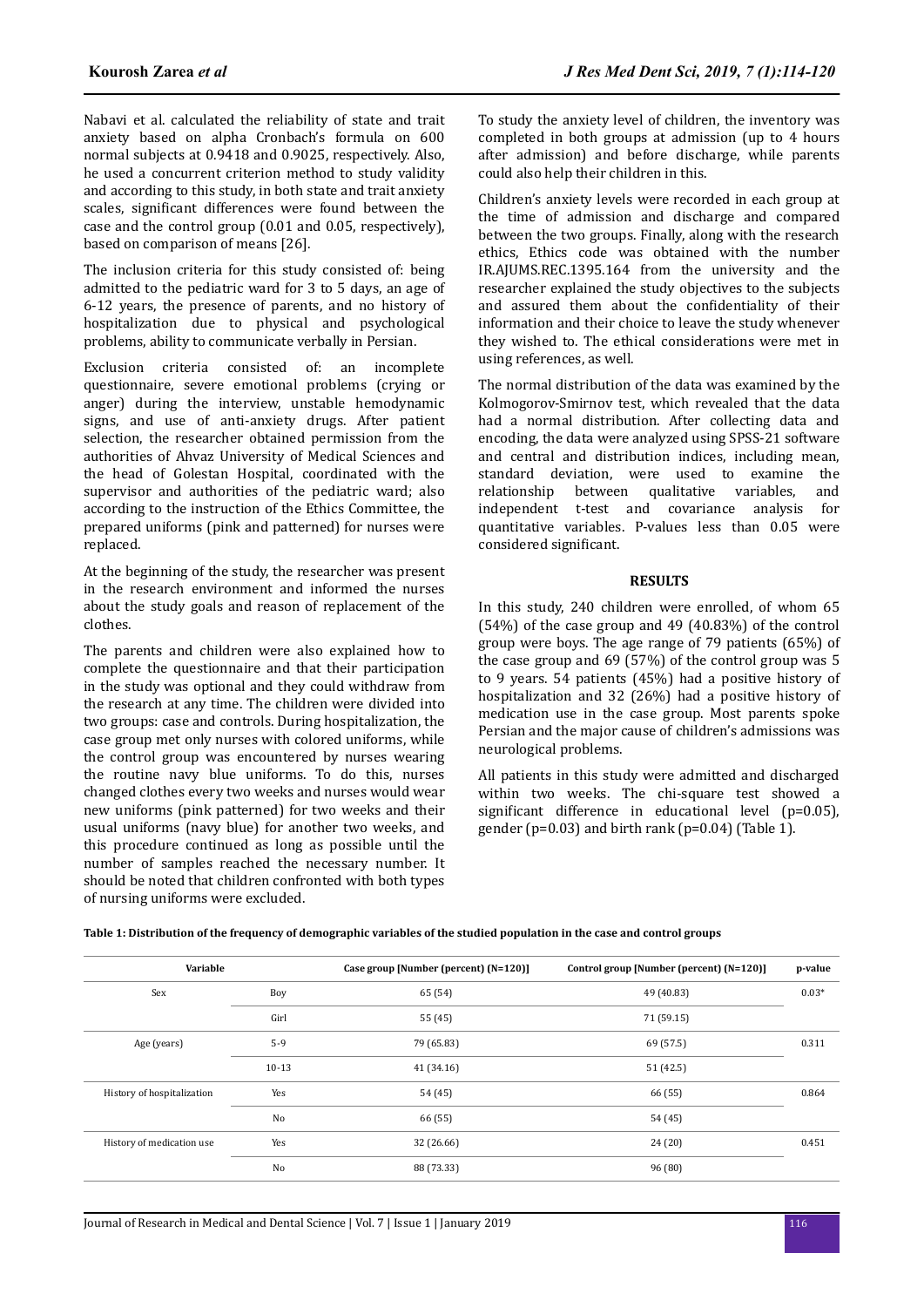| <b>Educational level</b> | Illiterate     | 17 (14)                     | 3(2.5)     | $0.05*$ |
|--------------------------|----------------|-----------------------------|------------|---------|
|                          | Primary school | 25(20)                      | 20 (16.66) |         |
|                          | High school    | 54 (45)                     | 56 (46.66) |         |
|                          | Bachelor       | 24 (20)                     | 41(34.16)  |         |
| Language                 | Persian        | 80 (66)                     | 90 (75)    | 0.114   |
|                          | Arabic         | 7(5)                        | 4(33)      |         |
|                          | Others         | 33 (27)                     | 26 (21.66) |         |
| Birth rank               | $\mathbf{1}$   | 41 (34)                     | 51 (42.5)  | 0.04    |
|                          | $\sqrt{2}$     | 39 (32)                     | 41 (34.16) |         |
|                          | 3              | 29 (24)                     | 11(9.16)   |         |
|                          | $\overline{4}$ | 10(8)                       | 10(8.33)   |         |
|                          | 5              | 5(1)                        | 7(5.83)    |         |
| Cause of hospitalization | Respiratory    | 25 (20.83)                  | 30(25)     | 0.231   |
|                          | Digestive      | 12 (10)                     | 11 (9.16)  |         |
|                          | Neurology      | 34 (28.33)                  | 30(25)     |         |
|                          | Endocrinology  | 11 (9.16)                   | 19 (15.83) |         |
|                          | Cancer         | 1(0.83)                     | 1(0.83)    |         |
|                          | Others         | 37 (30)                     | 29 (24.16) |         |
| Type of hospitalization  | Admission      | 120 (100)                   | 120 (100)  | >0.05   |
|                          | Discharge      | $\boldsymbol{0}$            | $\bf{0}$   |         |
|                          |                | *Significance level at 0.05 |            |         |

Assessment of state anxiety level of patients in this study showed that mean anxiety level in the case group before the test (45.67  $\pm$  3.99) reduced to 43.83  $\pm$  4.49 after the test. Using Independent t-test, it was found that pink uniform had a significant statistical difference before and after the test (p<0.001, T=7.48).

Furthermore, this difference was statistically significant in navy blue color of the nurses' uniform (p<0.001, T=-3.61). However, the mean anxiety level in the control group increased  $(46.12 \pm 4.60)$  after the test compared to before the test  $(39.99 \pm 7.79)$  (Table 2).

|                                | Variable          | Pre-test state anxiety (Mean ± SD) | Post-test state anxiety (Mean ± SD) | p-value, using independent t-test |  |  |
|--------------------------------|-------------------|------------------------------------|-------------------------------------|-----------------------------------|--|--|
| Control                        | Navy blue uniform | $43.83 \pm 4.49$                   | $46.12 \pm 4.60$                    | $< 0.001**$                       |  |  |
| Case                           | Pink uniform      | $45.67 \pm 3.99$                   | $39.99 \pm 7.79$                    | $< 0.001**$                       |  |  |
| ** Significance level at 0.001 |                   |                                    |                                     |                                   |  |  |

ANOVA analysis with controlling pre-test scores showed that the difference in state anxiety (F=108.55) was statistically significant in both groups  $(p<0.001)$ . Therefore, there is a significant difference in the schoolaged children's anxiety based on nurses' uniforms color. As a result, the effect of the patterned pink uniform on reducing the school-aged children's anxiety was about 18% (Table 3).

#### **Table 3: Univariate covariance analysis for comparing groups in terms of state anxiety scores**

| Source of variance           | <b>Mean squares</b> |        | Size of the effect       | p-value |
|------------------------------|---------------------|--------|--------------------------|---------|
| Total pre-test anxiety score | 2257.06             | 55.03  | 0.188                    | 0.001   |
| Group                        | 444964.8            | 108.54 | 0.979                    | 0.001   |
| Error                        | 41.009              |        | $\overline{\phantom{a}}$ |         |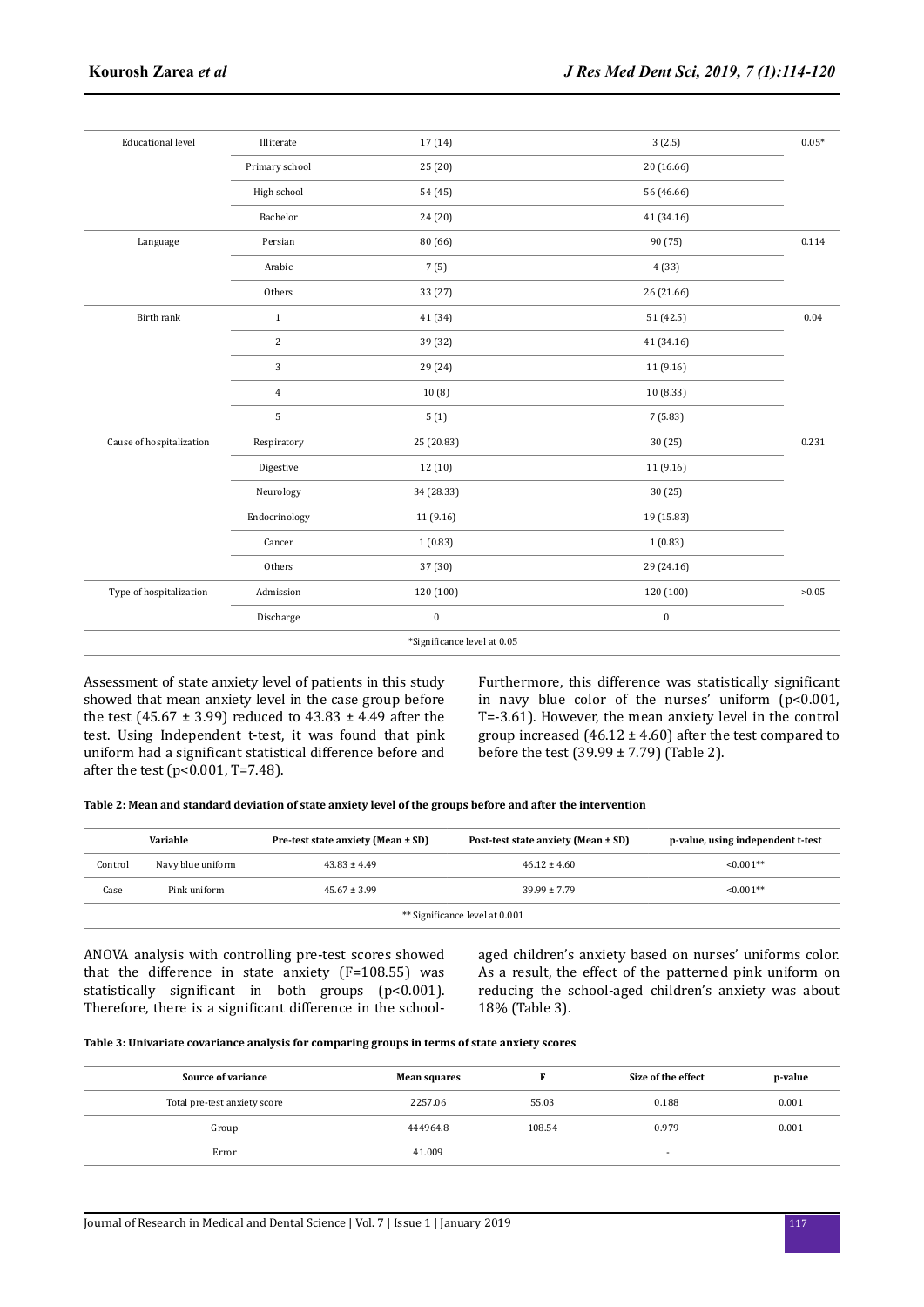# **DISCUSSION**

The present study aimed to compare the effect of pink and navy blue nurses' uniforms on anxiety of school-age children in Ahvaz Golestan Hospital. The results showed that children in touch with nurses with pink colored uniforms had lower levels of the anxiety than those with nurses who dressed in navy blue, at 18% in the study. In this regard, the study of Roohafza et al. can be mentioned, indicating lower levels of anxiety in children with nurses wearing colored uniforms than white uniforms [4].

Currently, the patient's response and view towards changing nurses' uniforms is an issue to be considered in hospitalized children, due to higher vulnerability to hospitalization stress [4].

In the study of Albert et al., children showed a low level of anxiety with a positive feeling to nurses dressed in pink and blue colors [27]. In study by Meyer, children experienced greater anxiety levels with nurses in white compared to colored clothes [28]. In the study of Annamary et al., children showed less anxiety in the dental environments covered in blue and pink colors than other colors [29]. The general rule shows that colors produce and secrete hormones. Colors without light shades and fairly mild, such as pink, blue, and gray used in nurses' uniforms, induce secretion of serotonin, endorphin, dopamine, which are sedative hormones. These colors help children resist violence and avoid emotional excitement and anger.

However, sharp colors used in nurses' uniforms can stimulate the sensory nerves and secretion of cortisol and epinephrine hormones, which cause feelings of distress and tension and increase heart rate and blood pressure in patients [8,18].

The cultural perspective on nurses' uniforms is a traditional and religious view in Iran. This view limits free change in nurses' uniform. However, in recent years, evidence-based approaches to health and health care have been used to promote the quality of health care services and provide an opportunity to review and make changes.

Nurses also can increasingly recognize the importance of professional and effective communication with their patients. However, in Livingstone study, most hospitalized children preferred traditional uniforms [30], which is not consistent with the present study. The reason for this inconsistency could be that patients expected better care from nurses wearing white uniforms. In the study of Westrate, the adult patients referring to the emergency department had higher confidence in the care of nurses with white uniforms than colored [31].

The results of the study by McCarthy et al. showed that the color and design of nurses' uniforms affect the perception of patients and his/her family of the professional work of nurses. The lower the age of the participants, the more they were interested in bright and colored uniforms of nurses, while the elderly were interested in a range of blue colors; and white color was

of interest to the very old patients. Moreover, in the pediatric ward, children aged 1-7 years old were more interested in bright colors, such as blue and pink [32]. It should be noted that in the present study and Mobaraki et al. [12], children liked colored uniforms of nurses more and did not like the existing color (navy blue).

Although in many countries, nurses' uniforms are used in a variety of colors, in Iran, traditional navy blue is still used, indicating the time to change this color according to the new situation and perspective on the nursing profession [4,12]. In this study, the color choice of nurses' uniforms by participants of the pediatric ward was pink.

Studying the effect of variables on anxiety levels of children showed higher levels of anxiety in girls, which is consistent with the study of Roohafza et al. [4], but inconsistent with the study by Bögels et al. [33].

Our study showed that children who were the first child of the family reported higher levels of anxiety, which is consistent with the study of Bögels et al., reporting that reducing family population or the first child due to the anxiety of separation from parents or because of more intense care pattern and family worries about their child is associated with more anxiety [33]. In terms of education, children of families with a bachelor's degree had a lower level of anxiety, which is consistent with the study conducted by Bögels et al. [33].

Studies have shown that higher age and education of parents are effective in controlling children's anxiety [4]. In the present study, there was no significant relationship between the age of children and the level of anxiety, but in the study of Roohafza et al., younger children were more susceptible to anxiety.

The reason for this, based on the theory of Piaget's cognitive development theory, maybe the increase in the level of anxiety in this age group [4] and most children in the present study aged 5-9 years. One of the limitations of this research was the mental engagement of children during the implementation of the study.

# **CONCLUSION**

The results of this study showed that nurses' dressing in pink color was associated with less anxiety in children than navy blue color. Several factors such as gender, educational level, and birth order can affect the level of this anxiety. Providing a friendly environment for the child using colored nursing uniforms can enhance the relationship between nurses and hospitalized children and remove the need for sedation by a pink nursing uniform.

It is suggested that a clinical trial is designed to evaluate the effect of different patterns, colors, and design of pediatric nurses' uniforms on the anxiety and cooperation of hospitalized children.

# **ACKNOWLEDGEMENTS**

This article is the result of the research project approved by the Jundishapur University of Medical Sciences in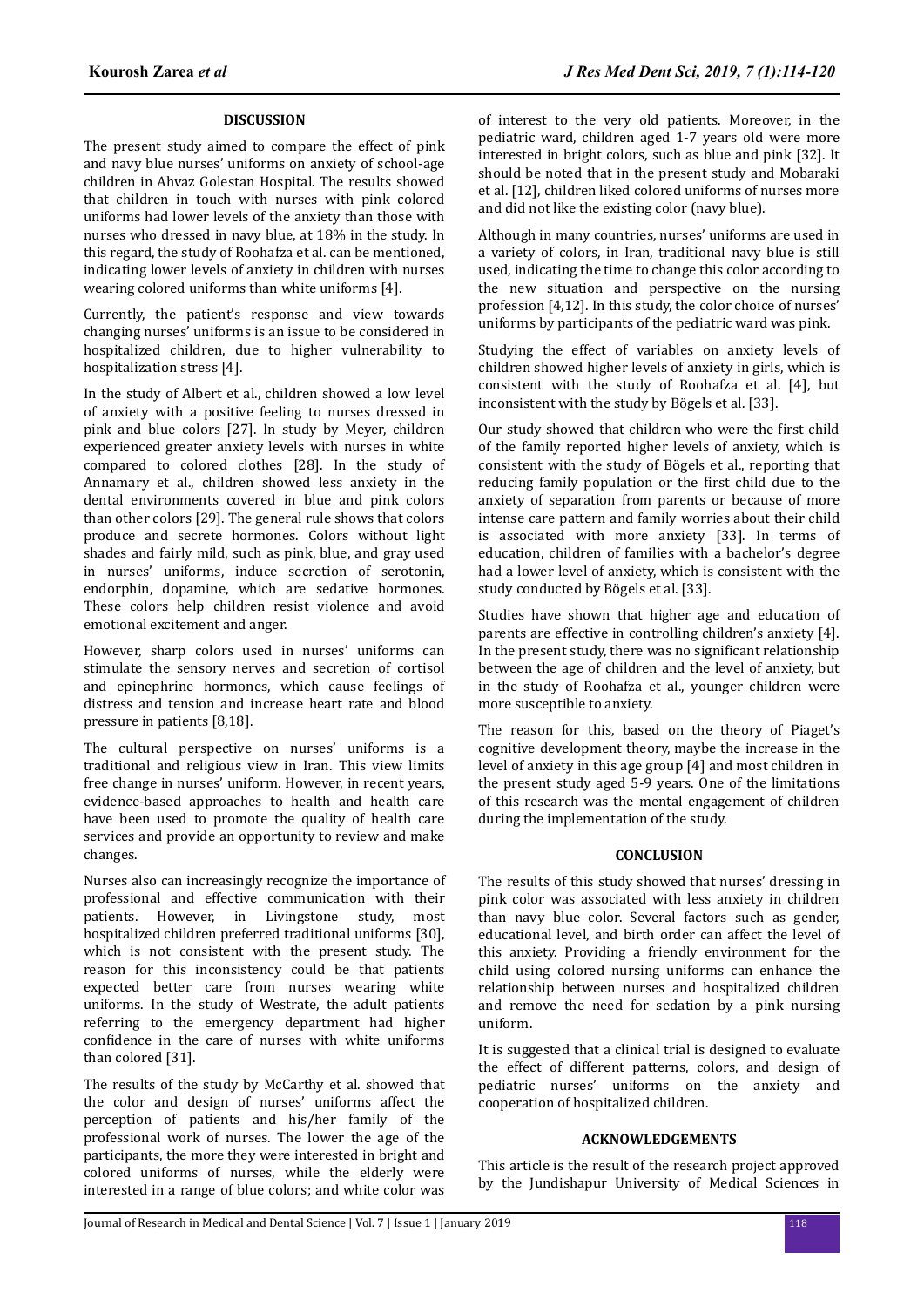Ahvaz under the registration number NCRCCD-9504, supported by the University's Research and Technology Assistant. Thus, hereby the researcher appreciates the authorities and colleagues in the Nursing Department of Golestan Hospital in Ahwaz and patients who collaborated with this research.

#### **CONFLICT OF INTEREST**

The authors declare that there is no conflict of interest regarding the publication of this manuscript.

#### **REFERENCES**

- 1. Taylor AF, Kuo FE, Spencer C, et al. Is contact with nature important for healthy child development? State of the evidence. Children and their environments: Learning, using and designing spaces. Cambridge University Press 2006; 124.
- 2. Adams A, Theodore D, Goldenberg E, et al. Kids in the atrium: Comparing architectural intentions and children's experiences in a pediatric hospital lobby. Soc Sci Med 2010; 70:658-67.
- 3. Gubbels JS, Kremers SP, Van Kann DH, et al. Interaction between physical environment, social environment, and child characteristics in determining physical activity at child care. Health Psychol 2011; 30:84.
- 4. Roohafza H, Pirnia A, Sadeghi M, et al. Impact of nurses clothing on anxiety of hospitalised children. J Clin Nurs 2009; 18:1953-9.
- 5. Shaheen A, Nassar O, Khalaf I, et al. The effectiveness of ageappropriate preoperative information session on the anxiety level of schoolage children undergoing elective surgery in Jordan. Int J Nurs Pract 2018; 24:e12634.
- 6. Porritt J, Marshman Z, Rodd HD. Understanding children's dental anxiety and psychological approaches to its reduction. Int J Pediatr Dent 2012; 22:397-405.
- 7. Gomes GL, Nóbrega MM. Anxiety in children following hospitalization: A proposal for a nursing diagnosis. RLAE 2015; 23:963-70.
- 8. Eshaghabadi A, Koulivand PH, Kazemi H. Color Psychology and its effect on hospital design and patient treatment. Neurosci J Shefaye Khatam 2017; 5:130-42.
- 9. Pelander T, Leino-Kilpi H. Quality in pediatric nursing care: Children's expectations. Issues Compr Pediatr Nurs 2004; 27:139-51.
- 10. Duzkaya DS, Uysal G, Akay H. Nursing perception of the children hospitalized in a university hospital. Procedia Soc Behav Sci 2014; 152:362-7.
- 11. Coyne I. Children's experiences of hospitalization. J Child Health Care 2006; 10:326-36.
- 12. Mobaraki H, Rezapour Nasrabad R, Mirzabeigi M, et al. The nursess viewpoint in color of nursing uniform. Quar J Nurs Manag 2015; 3.
- 13. Primo CC, Amorim MH, Leite FM. A nursing intervention relaxation, and its effects on the immune system of postpartum women. Acta Paul Enferm 2011; 24:751-5.
- 14. Rehman SU, Nietert PJ, Cope DW, et al. What to wear today? Effect of doctor's attire on the trust and confidence of patients. Am J Med Sci 2005; 118:1279-86.
- 15. Goudarzi Z, Daneshvar AZ, Shamshir I A, et al. Color preferences for nurses'uniform from nurses, hospitalized 5-12 years old children and parents'perspectives. Iran J Nurs Res 2009; 4:39-47.
- 16. Pagano ME, Cassidy LJ, Little M, et al. Identifying psychosocial dysfunction in school-age children: The pediatric symptom checklist as a self-report measure. Psychol Sch 2000; 37:91-106.
- 17. Karimi R, Fadaiy Z, Nasrabadi NA, et al. Effectiveness of orientation tour on children's anxiety before elective surgeries. Jpn J Nurs Sci 2014; 11:10-5.
- 18. Dargahi H, Rajabnezhad Z. A review study of color therapy. JHA 2014; 17:19-32.
- 19. Wills P. Colour healing manual: The complete colour therapy programme revised edition. Singing Dragon 2013.
- 20. Gruson L. Color has powerful effect on behavior, researchers assert. New York Times 1982.
- 21. Schauss AG. Tranquilizing effect of color reduces aggressive behavior and potential violence. J Orthomol Med 1979; 8:218-21.
- 22. Festini F, Occhipinti V, Cocco M, et al. Use of nonconventional nurses' attire in a paediatric hospital: A quasiexperimental study. J Clin Nurs 2009; 18:1018-26.
- 23. Boyatzis CJ, Varghese R. Children's emotional associations with colors. J Genet Psychol 1994; 155:77-85.
- 24. Masoumi R, Lamieian M, Ghaedi S, et al. Role of oxytocin in anxiety in the normal parturition. Zahedan J Res Med Sci (Tabib-E-Shargh) 2008; 10:53-8.
- 25. Spielberger CD. Manual for the state-trait anxiety inventory STAI (form Y) ("selfevaluation questionnaire"). Consulting Psychologists Press 1983.
- 26. Nabavi FH, Shoja M, Ramezani M, et al. Investigating the relationship between anxiety of school-age children undergoing surgery and parental state-trait anxiety. Evid Based Care 2017; 7:72-8.
- 27. Albert NM, Burke J, Bena JF, et al. Nurses' uniform color and feelings/emotions in schoolaged children receiving health care. Pediatr Nurs 2013; 28:141-9.